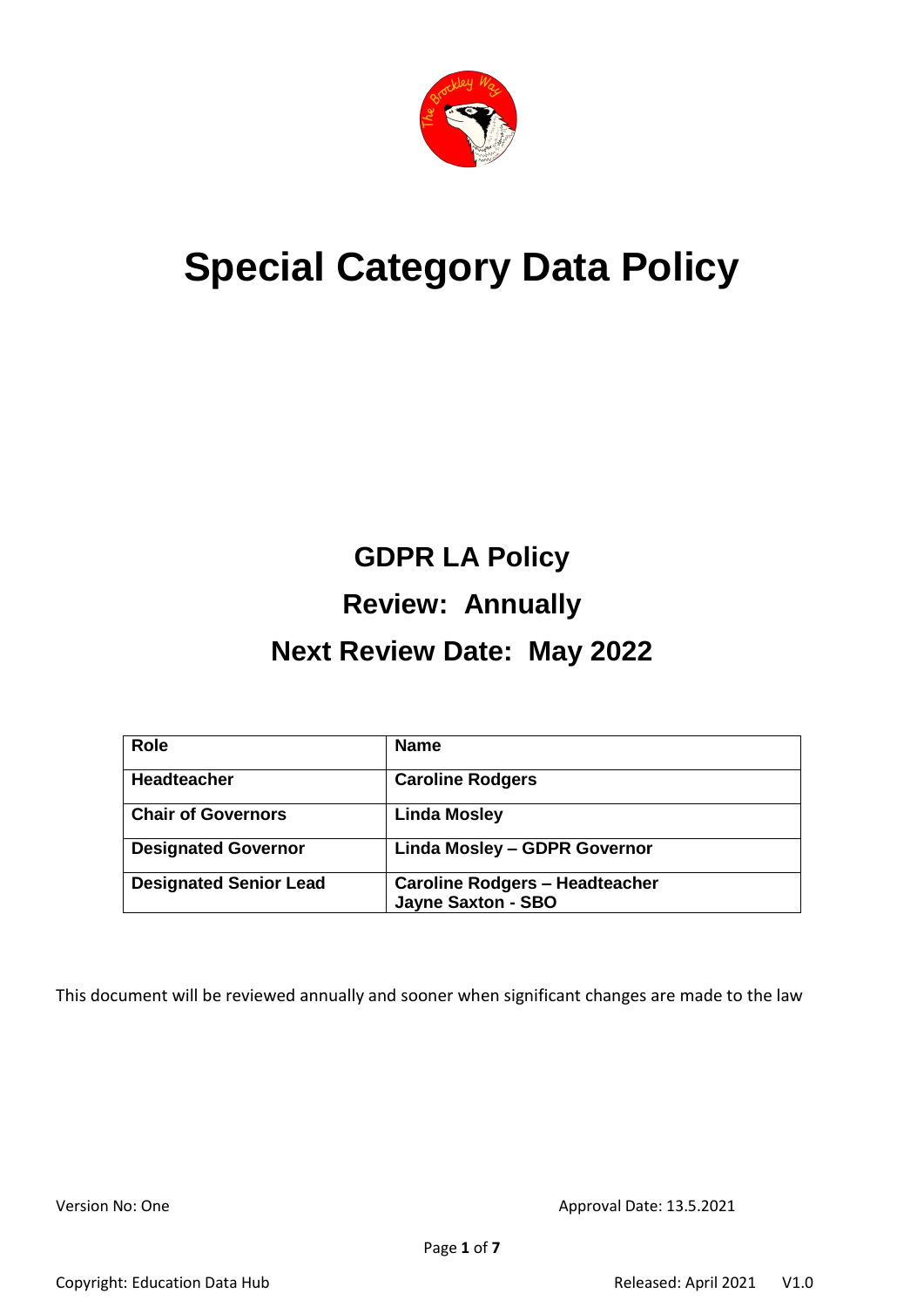

# Contents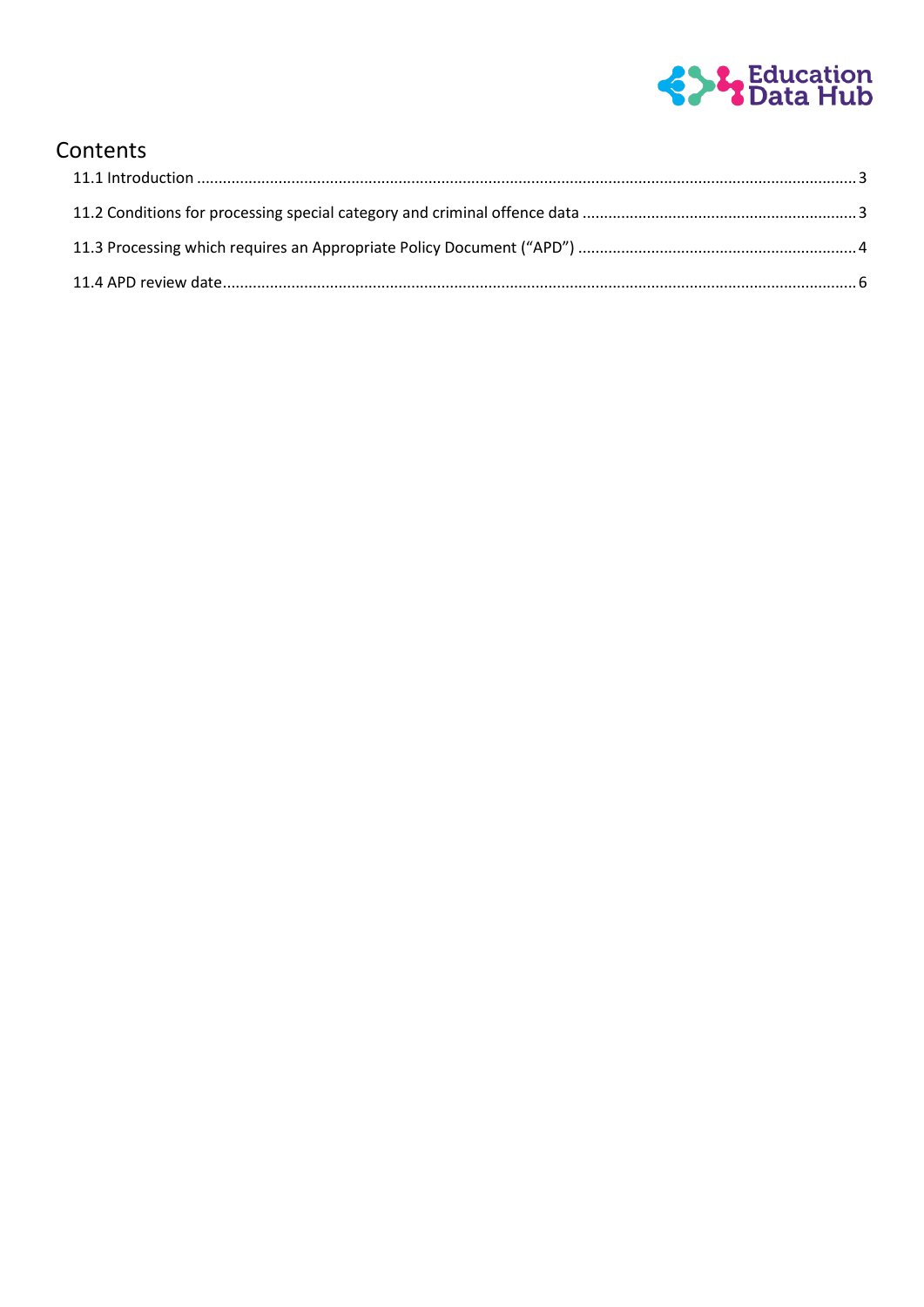# <span id="page-2-0"></span>11.1 Introduction

As part of the School's statutory and corporate functions, we process special category data and criminal offence data in accordance with the requirements of Article 9 and 10 of the General Data Protection Regulation ('GDPR') and Schedule 1 of the Data Protection Act 2018 ('DPA 2018').

Special category data is defined at Article 9 GDPR as personal data revealing:

- Racial or ethnic origin
- Political opinions
- Religious or philosophical beliefs
- Trade union membership
- Genetic data
- Biometric data (where used for identification purposes)
- Data concerning health, or
- Data concerning a natural person's sex life or sexual orientation.

In addition, we treat Pupil Premium/Free School Meal Status as if it is Special Category data as recommended by the Department of Education as we recognize that data subjects expect this information to be particularly private.

Article 10 GDPR covers processing in relation to criminal convictions and offences. In addition, section 11(2) of the DPA 2018 specifically confirms that this includes personal data relating to the alleged commission of offences or proceedings for an offence committed or alleged to have been committed, including sentencing. This is collectively referred to as 'criminal offence data'.

Some of the Schedule 1 conditions for processing special category and criminal offence data require us to have an Appropriate Policy Document ('APD') in place, setting out and explaining our procedures for securing compliance with the principles in Article 5 and policies regarding the retention and erasure of such personal data.

This document explains our processing and satisfies the requirements of Schedule 1, Part 4 of the DPA 2018.

In addition, it provides some further information about our processing of special category and criminal offence data where a policy document isn't a specific requirement. The information supplements our privacy notices (which are available on our website).

# <span id="page-2-1"></span>11.2 Conditions for processing special category and criminal offence data

## 11.2.1. We process special categories of personal data under the following GDPR Articles:

• Article  $9(2)(a)$  – the data subject has given explicit consent to the processing.

In circumstances where we seek consent, we make sure that the consent is unambiguous and for one or more specified purposes, is given by an affirmative action and is recorded as the condition for processing. Examples of our processing include pupil and staff dietary requirements or consent for pupil pastoral support.

Article 9(2)(b) – processing is necessary in the field of employment law.

An example of this processing includes staff sickness absences.

 Article 9(2)(c) - processing is necessary to protect the vital interests of the data subject or of another natural person.

An example of this would be using health information about a member of staff in a medical emergency.

Article 9(2)(f) – for the establishment, exercise or defence of legal claims.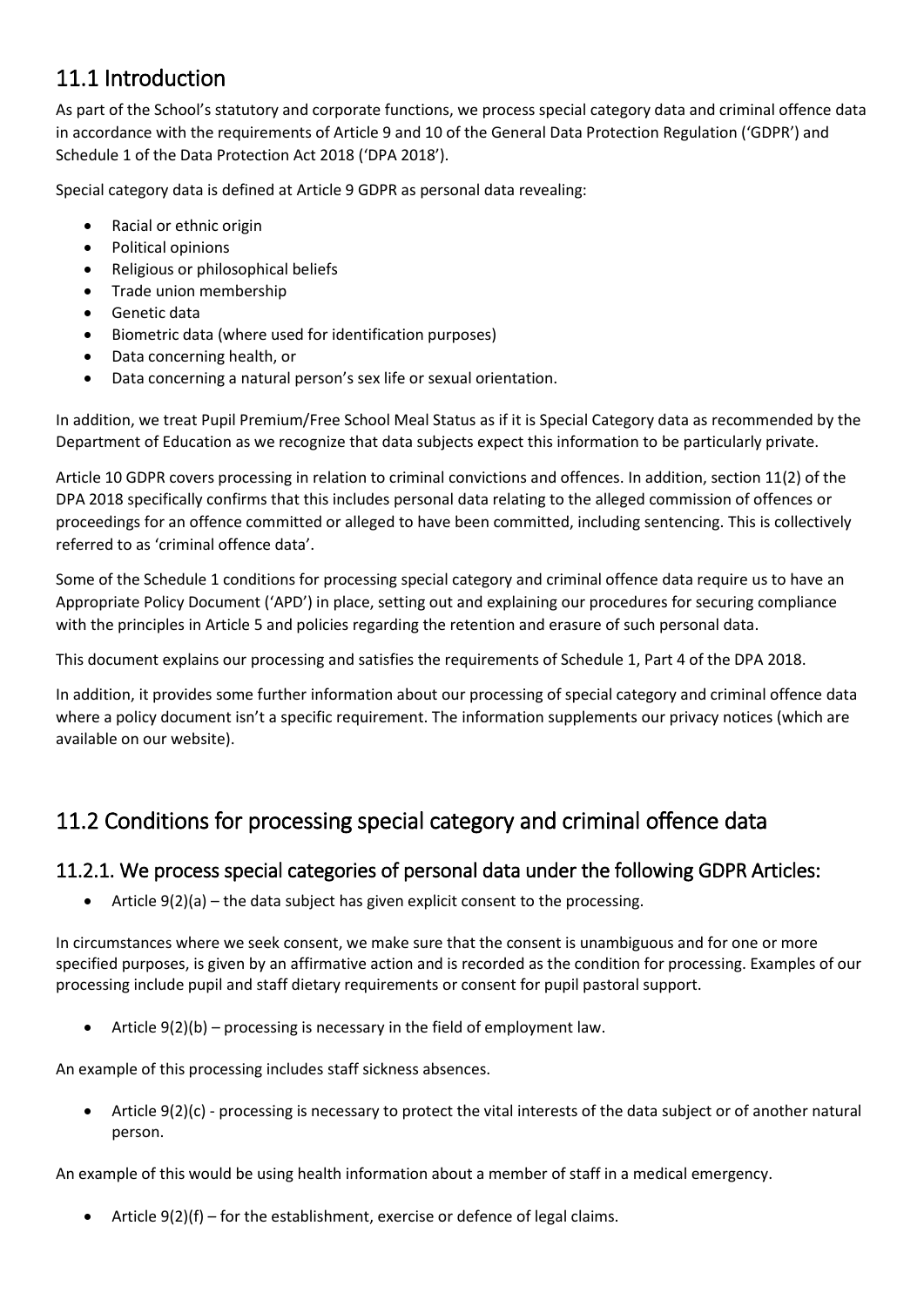Examples of our processing include processing relating to any employment tribunal or other litigation.

Article 9(2)(g) - reasons of substantial public interest.

.

The school is a public authority. Our role includes the education and safeguarding of pupils. Our processing of personal data in this context is necessary for the carrying out of our role. An example of our processing includes processing pupil health information in order to ensure pupils receive appropriate education taking into account any additional health needs they have.

Article 9(2)(h)- necessary to assess the working capacity of the employee.

An example of this would be the provision of occupational health services to our employees.

Article 9(2)(j) – for archiving purposes in the public interest.

An example of this is that we maintain a school archive of photos and significant school events for historical purposes.

## 11.2.2 We process criminal offence data under Article 10 of the GDPR.

Examples of our processing of criminal offence data include pre-employment checks and declarations by an employee in line with contractual obligations or being informed about a parent's criminal convictions where that may affect the safeguarding or wellbeing of relevant pupils.

# <span id="page-3-0"></span>11.3 Processing which requires an Appropriate Policy Document ("APD")

Almost all of the substantial public interest conditions in Schedule 1 Part 2 of the Data Protection Act 2018, plus the condition for processing employment, social security and social protection data, require an APD (see Schedule 1 paragraphs  $1(1)(b)$  and  $5(1)$ ).

This document is the APD for the school. It demonstrates that the processing of special category and criminal offence data based on these specific Schedule 1 conditions is compliant with the requirements of the GDPR Article 5 principles. It also outlines our retention policies with respect to this data.

## 11.3.1 Description of data processed

We process the special category data about our pupils that is necessary to fulfil our obligations as a school. This includes information about their health and wellbeing status and ethnicity. Further information about this processing can be found in our pupil and parent privacy notice.

We process the special category data about our employees, governors and volunteers that is necessary to fulfil our obligations as an employer. This includes information about their health and wellbeing, ethnicity, sexual orientation and their membership of any trade union. Further information about this processing can be found in our workforce privacy notice.

We also maintain a record of our processing activities in accordance with Article 30 of the GDPR.

## 11.3.2 Schedule 1 conditions for processing

We process Special Category data for the following purposes in Part 1 of Schedule 1:

- Paragraph 1 employment, social security and social protection
- Paragraph 2 health or social care purposes
- Paragraph 3 public health
- Paragraph 4 archiving purposes in the public interest.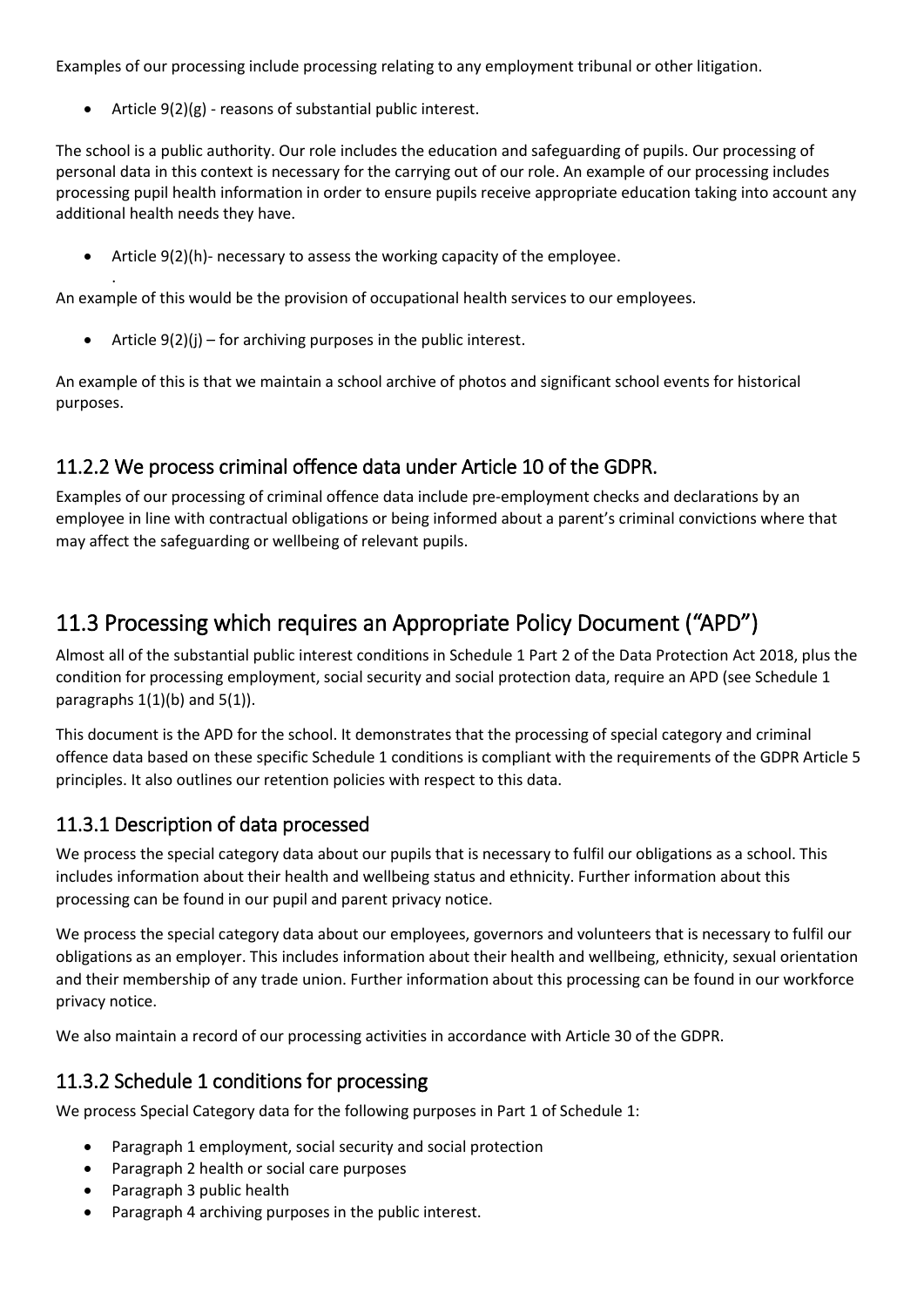- Paragraph 6 statutory purposes
- Paragraph 8 equality of opportunity or treatment
- Paragraph 10 preventing or detecting unlawful acts
- Paragraph 12 regulatory requirements relating to unlawful acts
- Paragraph 17 counselling
- Paragraph 18 safeguarding of children and of individuals at risk.

We process criminal offence data for the following purposes in parts 1 and 2 of Schedule 1:

- Paragraph 1 employment, social security and social protection
- Paragraph 6 statutory purposes
- Paragraph 18 safeguarding of children and individuals at risk.

### 11.3.3 Procedures for ensuring compliance with the principles

#### **Accountability principle**

We have put in place appropriate technical and organisational measures to meet the requirements of accountability. These include:

- The appointment of a data protection officer who reports directly to our highest management level.
- Taking a 'data protection by design and default' approach to our activities.
- Maintaining documentation of our processing activities.
- Adopting and implementing data protection policies and ensuring we have written contracts in place with our data processors.
- Implementing appropriate security measures in relation to the personal data we process.
- Carrying out data protection impact assessments for our high risk processing.

We regularly review our accountability measures and update or amend them when required.

#### **Principle (a): lawfulness, fairness and transparency**

Processing personal data must be lawful, fair and transparent. It is only lawful if and to the extent it is based on law and either the data subject has given their consent for the processing, or the processing meets at least one of the conditions in Schedule 1.

We provide clear and transparent information about why we process personal data including our lawful basis for processing in our privacy notices, in our Data Protection Policy and this policy document.

Our processing for purposes of substantial public interest is necessary for the exercise of the functions conferred on the school by the legislation referred to in our main Data Protection Policy document.

Our processing for the purposes of employment relates to our obligations as an employer.

#### **Principle (b): purpose limitation**

We are authorised by law to process personal data for these purposes. We may process personal data collected for any one of these purposes (whether by us or another controller), for any of the other purposes here, providing the processing is necessary and proportionate to that purpose.

If we are sharing data with another controller, we will document that they are authorised by law to process the data for their purpose.

We will not process personal data for purposes incompatible with the original purpose it was collected for.

#### **Principle (c): data minimisation**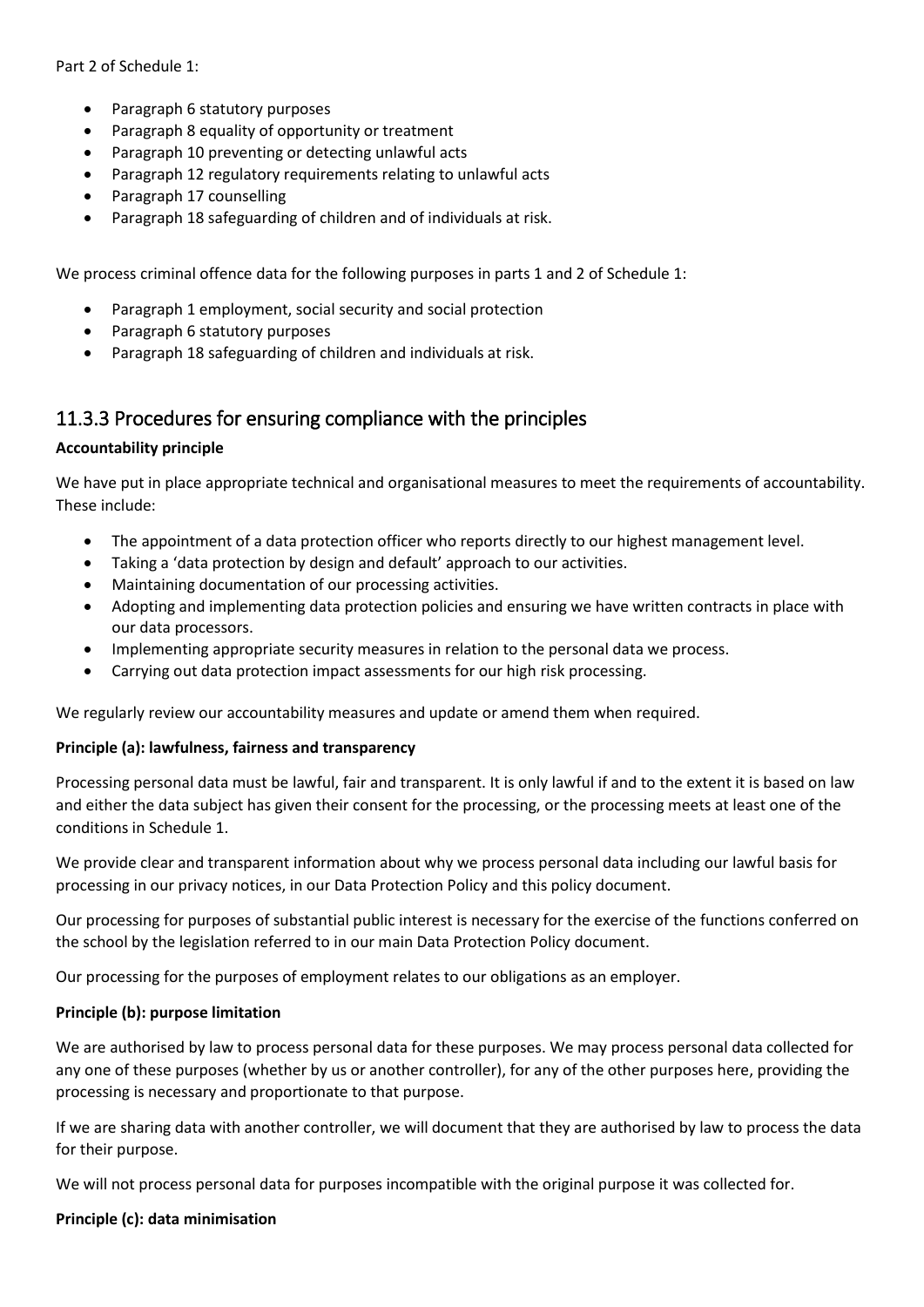We collect personal data necessary for the relevant purposes and ensure it is not excessive. The information we process is necessary for and proportionate to our purposes. Where personal data is provided to us or obtained by us, but is not relevant to our stated purposes, we will erase it.

### **Principle (d): accuracy**

Where we become aware that personal data is inaccurate or out of date, having regard to the purpose for which it is being processed, we will take every reasonable step to ensure that data is erased or rectified without delay. If we decide not to either erase or rectify it, for example because the lawful basis we rely on to process the data means these rights don't apply, we will document our decision.

#### **Principle (e): storage limitation**

All special category data processed by us for the purpose of employment or substantial public interest is, unless retained longer for archiving purposes, retained for the periods set out in our Retention Schedule. We determine the retention period for this data based on our legal obligations and the necessity of its retention for our business needs. Our retention schedule is reviewed regularly and updated when necessary.

#### **Principle (f): integrity and confidentiality (security)**

Electronic information is processed within our secure network. Hard copy information is processed in line with our security procedures. Our electronic systems and physical storage have appropriate access controls applied. The systems we use to process personal data allow us to erase or update personal data at any point in time where appropriate.

## <span id="page-5-0"></span>11.4 APD review date

This policy will be retained for the duration of our processing and for a minimum of 6 months after processing ceases.

This policy will be reviewed in line with our Data Protection Policy or as necessary.